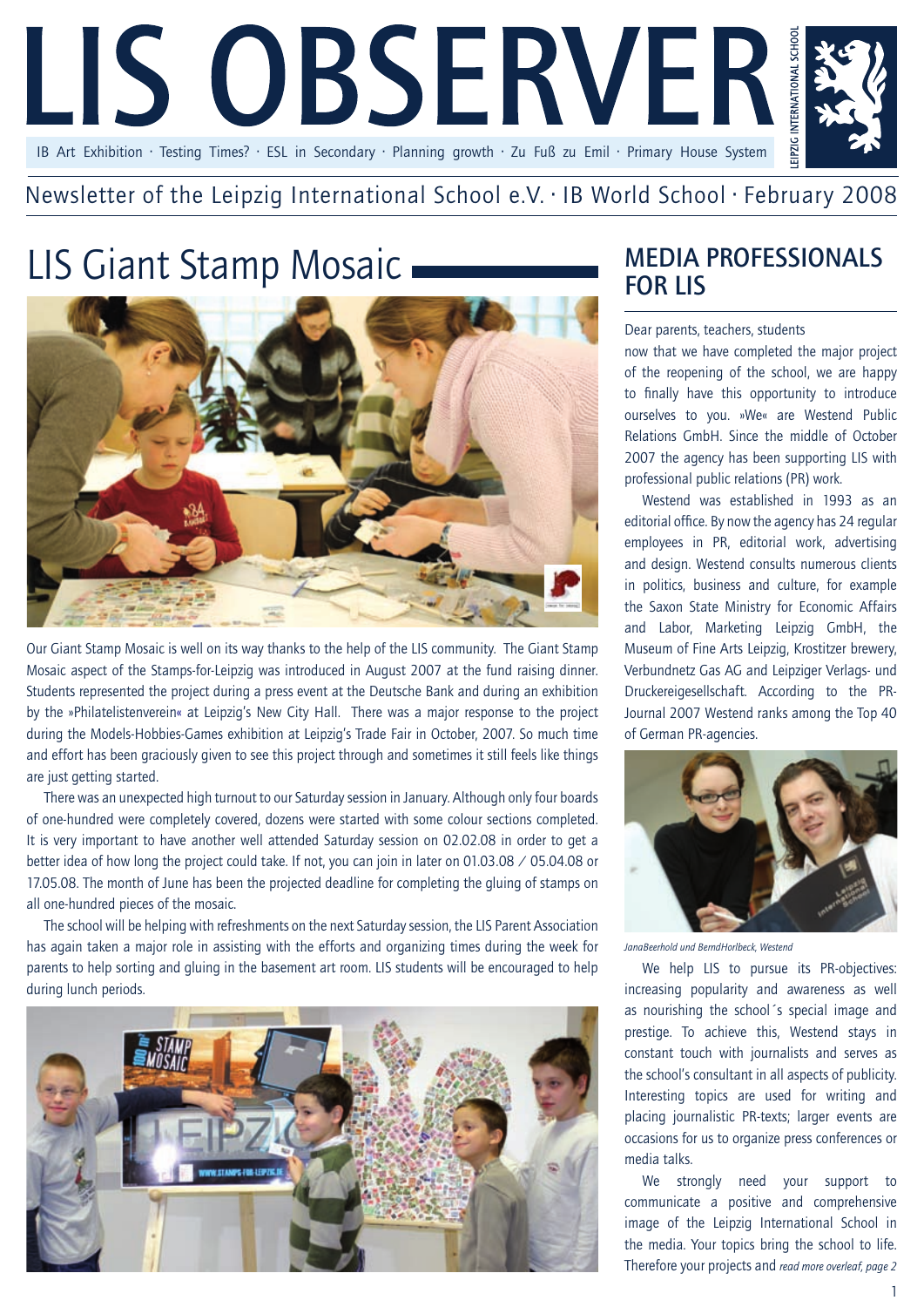### *MEDIA PROFESSIONALS FOR LIS > continues from page 1*



*Book donation by the Staatsbibliothek zu Berlin*



*Press conference at LIS in November 2007*



ideas are vital for our work  $-$  e. g. plans for public school events, innovative teaching methods or charity projects. Awards for special achievements or new cooperations may also be of general interest. *Reopening of LIS in November 2007, interview with Prof. Milbradt*

Please inform registrar Daria Madej, who will forward your issues to us. In 2007 your help already enabled us to successfully publicize the following projects: the book donation by the Staatsbibliothek zu Berlin, Christmas presents for Straßenkinder e.V. and Christmas presents for the home for disabled children in Dahlienstraße. We are looking forward to your ideas and to our fruitful cooperation in 2008. *Best regards, Jana Beerhold*

The next issue of LIS OBSERVER will be

published on 14<sup>st</sup> April 2008. Please send your articles/pictures until 6<sup>th</sup>

April 2008 by e-mail: d.madej@intschoolleipzig.com.

*We are very grateful to PRICE WATERHOUSE COOPERS for printing this issue of the Observer and Ms KIRCHHOF for the layout and graphic design. Photos of this issue by the authors, Mr. Usbeck, Westend and others.*

| administration |  |  | board                                                               | parents students |                                                   |  |
|----------------|--|--|---------------------------------------------------------------------|------------------|---------------------------------------------------|--|
|                |  |  |                                                                     |                  | <b>pre-school</b> primary school secondary school |  |
| staff events   |  |  | Colour scheme - every colour represents<br>a section of our school. |                  |                                                   |  |

## Planning for growth

I believe that our growth this year will continue and is based on a number of factors.

- Primarily, we have moved into a great new facility the size of the building is planned for growth.
- We have the academic programmes needed for a high quality programme.
	- We have the committed staff to help our students to learn.
	- We are committed to continuing to improve.
	- Leipzig itself may continue to further develop as a commercial and cultural centre.

With this growth we should be able to offer a wider range of opportunities – a better ESL (English as a second language) programme, a wider range of subject options and more cultural and social opportunities as a larger critical mass is reached in the secondary school.

With this growth also comes of course an increasing complexity and the possibility of imbalance. We will have to ensure that our communication systems are upgraded in order to keep you informed and to maintain that »personal touch« that characterises our type of school.

Included in this issue is an article on the After School Activities (HORT) System which communicates and explains a few guiding rules, likewise an article on head lice and how we deal with associated problems.

Further **changes and modifications to our operation** necessitated as we settle into the new building include:  $\triangleleft$  Parking for parents – is now available as promised at the south entrance in the mornings from 8.00 till 9.00  $\cdot \cdot$  The Hort play area (in front of the Hort rooms) is now finished – but cannot be used until 1<sup>st</sup> April (a contractual limitation until the grass has rooted).  $\cdot$  The first playground is completed and being effectively used by both the Primary and Secondary sections.  $\cdot$ The lower playground and Pre-school outside play area (near the park) are under construction and will be available after Easter in all probability.  $\clubsuit$  All staff now have their own laptops and an e-mail address. When the IT Systems Manager has finalised the system we will inform you of the rules involved in using the system to contact members of staff.

Finally, to return to the theme of this article, in order to plan for growth we need your cooperation to return those re-registration slips for 2008/09. Our planning will be based on these returns. Also if you have »reduced school fees for the school year 2007/08 as agreed by the Board of Governors« you must reapply by returning the application forms that you received recently in the post.



What also characterised our school was exemplified by the Pre-Christmas events and festivities: \* The Parent Association organising a Primary Christmas party making full use of our super new Cafeteria as well as.  $\clubsuit$  The Parent Association using the entire ground floor corridor for the Pre-school Party (I can remember the first time we did this years ago, the whole school fitted into the corridor then and lunch was served by the 10<sup>th</sup> grade. There was no 11<sup>th</sup> or 12<sup>th</sup> grade!) \* We opened our Auditorium to the English Church for their carol service that was enjoyed by many of us.  $\cdot$  There then followed the school performances PS 3 and grade 1 in the Auditorium (thanks to Misti Savage 6 her team).  $\cdot \cdot$  The Drama performance in the Multi-Purpose-Hall from grade 2 to 5 with Amy Caldwell as the producer. Both events were FIRSTS in our new facilities and both made full use of the improved facilities.

Finally I would like to thank all those of you who have helped with the stamps project and who will hopefully continue to do so. *Michael J. Webster*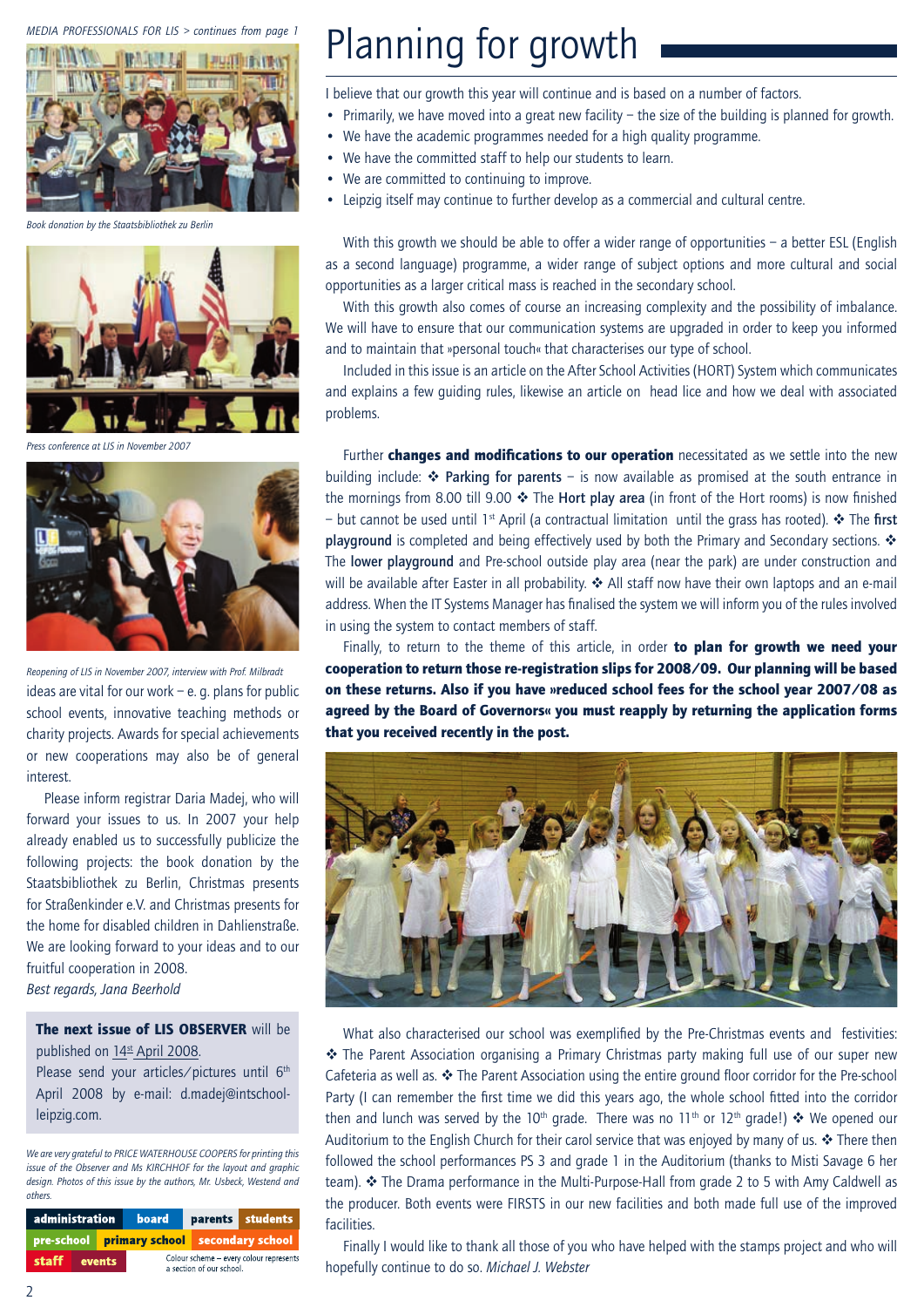# ESL in the Secondary School MARK YOUR CALENDAR

*»These students are so busy learning English and German that we should not overload them by making them learn yet another language«.* Did you ever hear anyone say this about ESL students? I have.

To date, ESL has been offered in grades 6-8 and timetabled against French. The thinking behind this may in part have been along the lines of the opening quotation. I know there are examples that come to mind. Imagine a student arriving half way through grade 8, from the Far East, with no English, no German and no French. I don't think we would let that student join the French class at that point.

But wait a minute. Most of our ESL students are not from the Far East. Most of our ESL students speak German already. They can learn French as well as, or sometimes better than, fluent English speakers. For most of these students, French is just another subject with homework and tests. There is nothing especially difficult about it. There is no reason to keep them from starting French in grade 6 with everybody else.

Missing out on a whole subject in order to do ESL is putting many students at a disadvantage. The alternative would be to do what we have always done with the subject German: offer it at two levels. One level for the fluent speakers, and the other level for the language learners. In German we call the one level Deutsch für Deutsche and the other level GSL.

So next year, starting with the new grade 6, we will timetable ESL against English, effectively introducing two levels in that subject just like we already do with German. Students would either take the first language course for fluent speakers or the second language course for language learners. In the ESL course students would still cover some of the same literature themes as in the first language class, but with much more language support. As their fluency develops, students would be able to make the transition from ESL to English and would not loose out on a whole subject. Add to that the advantage of having 6 periods a week, rather than 4, to work specifically with the ESL students.

PSHE (Personal, Social and Health Education) is a subject offered 2 periods per week in order to support students in their development of identity, relationships and substance use/abuse. It relies heavily on class discussion in English about these topics. Teachers find that beginning ESL students have been very limited in their ability to participate in PSHE for this reason. So in order to strengthen our ESL programme further, students who need it will be pulled out of PSHE to receive additional English language support. The PSHE and the ESL teacher will have to work together to decide where to place the student for maximum benefit.

All in all, ESL students will receive up to 8 periods of ESL per week, a doubling of the 4 periods they receive in the current situation. This is part of a larger strategy to help all of our students become thoroughly competent English speakers. Not because we value English more highly than other languages. We value all languages at LIS. But English is the language of instruction and the language of the examinations. By making our students stronger in English they will be able to achieve more in all of their subjects. Including French. *Roel Scheepen*s

# EVENTS COMING UP

Thursday 21<sup>st</sup> February 2008 18:00 Presentation of the Blüthner-Piano-School: »Playing piano at grown-up age« for all in the Auditorium/Aula

Thursday 21<sup>st</sup> February 2008 18:45 Parent Seminar on »How to Help Your Child Read at Home« (for Pre-School – G1) in the Aula



**Saturday 1st March 2008** 10:00-14:00 Giant stamps mosaic session (open for all) in the Cafeteria. The next sessions will be on April 5<sup>th</sup> and May 17<sup>th</sup>. 10:00-12:00 A member of the Parent Association (LISPA) is available for your questions, Cafeteria (during the stamps mosaic session)

Wednesday 20<sup>th</sup> February 2008 12:00 Secondary room parents meeting (more information via karin.hasche@t-online.de) Friday 29<sup>th</sup> February 2008 19:30 3rd meeting of our »LIS Sommerfest 2008« team (more information via lispa@t-online.de)

Tuesday 15<sup>th</sup> April 2008 20:00 Primary room parents meeting at the Kesselhaus (more information via a.braun@t-online.de) **Friday 4<sup>th</sup> April 2008** 17:00-20:00 Closing reception of LIS Grade 12 art exhibition

LISPA News We would like to wish all of our students and parents a successful, eventful and happy 2008 from the LISPA Team!!! We hope you all started off well into the Olympic Year…

Like many of you, LISPA has set itself some goals to achieve this year. One of these goals is to improve our quality of lunch time food. We have been negotiating with the caterer since September and are very happy that we can now provide you with positive results. We have a group of parents and teachers which meet with the Chef of our caterer to discuss and plan the menu of the next month. If you have seen the menu recently and compared it with older ones you might have already noticed a change.

We are also proud to present the new system of »cook and chill« in our school, which assures that the food is fresh and still contains important vitamins and minerals. Many thanks to Mr. Gerteiser who assisted us in finishing this task! If you have further suggestions please let the LISPA know at lispa@t-online.de.

Also, you might have noticed that we have a cool looking red vending machine in the Cafeteria. It provides bottled, sugar-free drinks and fresh made sandwiches when the kitchen is closed. You can also have a hot drink at any time of the day for 50 cents. What it will NEVER contain is candy….

LISPA would also like to implement some LIS traditions. One of the biggest traditions in Germany is to celebrate the »FIFTH Season« – CARNEVAL. At LIS we want to celebrate this as well with »Faschingskrapfen«, face painting, music and dancing! This year though it will fall on February the  $4<sup>th</sup>$  -»Rosenmontag«. All Primary children can come in costumes that day and we will have a party at the Lunch break.

We are also very excited about the Graduation Party for our little ones in Pre-School 3. This year the event will be held on June 20<sup>th</sup>, 2008. Further information will be given out by the Pre-School Representatives later.

An important topic many parents ask us about is the transition from Pre School 3 to Primary School and from Primary to Secondary School. We will have informational evenings with the school administration this year. For Primary parents it will be held on Feb 5<sup>th</sup> and for Pre-School parents in Spring.

One last word concerning the afternoon activities. Unfortunately, some of the activities had to be cancelled due to the lack of participants. The Chess Club is still looking for children who are interested. For further information about after school activities please look in this and the the next LIS OBSERVER. Wishing you all a nice and relaxing Winter break, *Antje Heinz on behalf of the LISPA*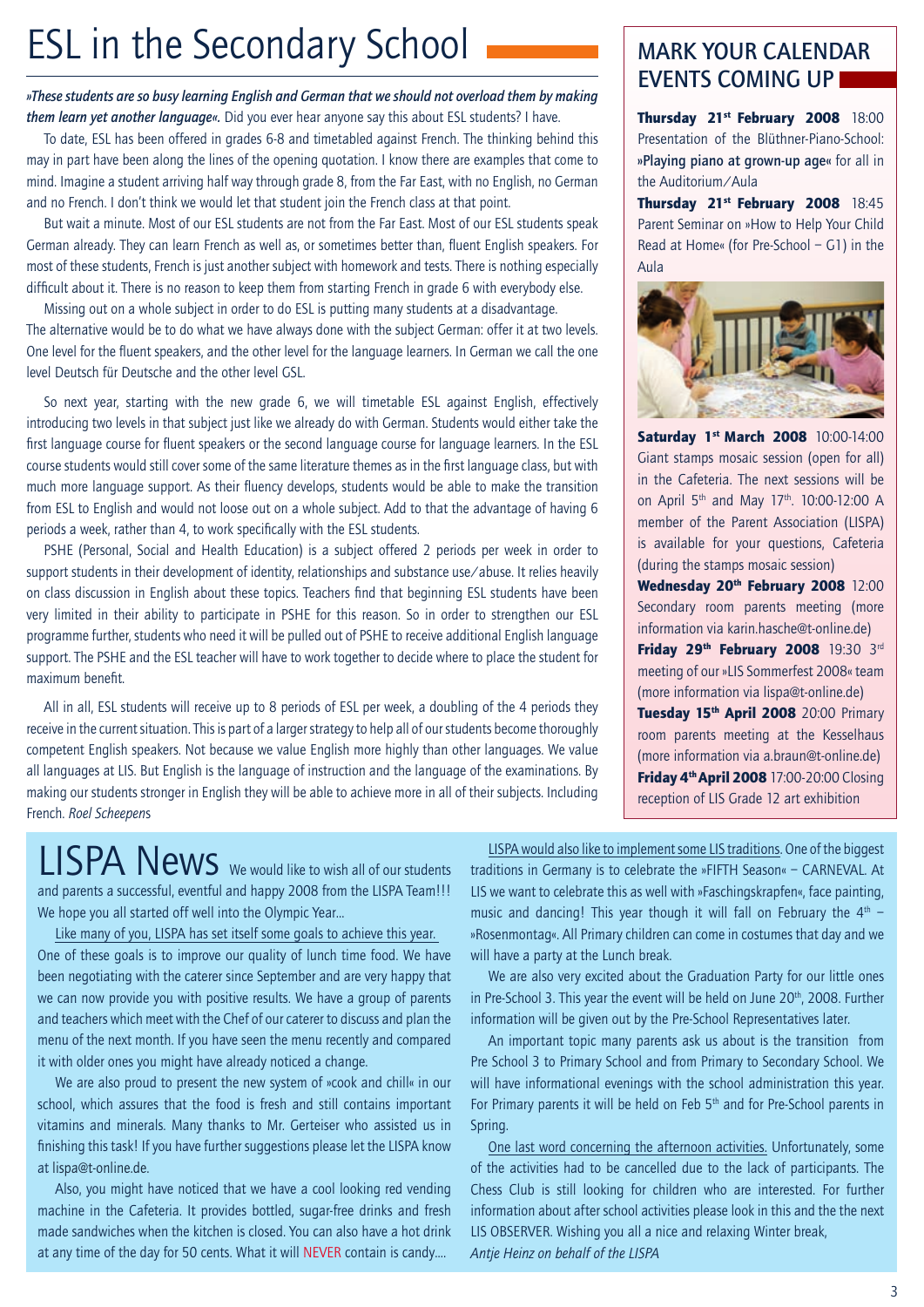### IB ART EXHIBITION 2008

Grade 12 IB Art students art putting the final touches on their last pieces. They will be putting their examination show together before the Spring Break and nervously awaiting the examiner on March 15<sup>th</sup>.

They would love to see everyone at their closing reception in order to celebrate all of their hard work and success on Friday, April the 4<sup>th</sup> from 17:00-20:00 at LIS. Mark your calendars now! *Steve Lewis*



*Christian Baer*



David Berger



*Tanja Henkel*



*Franziska Luppa*

# Testing Times?

### The International Schools' Assessment

In February the entire Grade 3, 5, 7 and 9 cohort of students at LIS will participate in the International Schools' Assessments (ISA), a program initiated by the Australian Council for Educational Research (ACER) and designed specifically for international schools. In 2005 for the first time LIS we joined with nearly seventy other schools and 7000 students worldwide who also participated in the program. The results of the tests were communicated to staff and helped them in determining the student learning.

The ISA is an annual assessment that has been specially developed to measure student skills in mathematical literacy, reading and writing of students in international schools. The ISA is based on the internationally endorsed reading and mathematical literacy frameworks of the OECD's Programme for International Student Assessment (PISA). It is designed and developed in Australia by the Australian Council for Educational Research (ACER).



#### About the Assessments

The ISA is in English only and is appropriate for students whose language of instruction is English. At the same time, the tests are developed so that they are relevant for students from a wide variety of cultural backgrounds, in schools with a variety of curricula.

- The mathematical literacy assessment measures
- $\cdot$  Quantity  $\cdot$  Space and shape  $\cdot$  Uncertainty (estimation and probability)  $\cdot$  Change and growth The reading assessment measures
- ❖ Retrieving ❖ Interpreting ❖ Reflecting and evaluating
- THE WRITING ASSESSMENTS
- $\cdot$  Content ideas and organisation  $\cdot$  Language sentence construction, spelling, grammar and vocabulary

ACER supplies the test material, analyses the data and produces three kinds of reports that are sent to schools.

#### The Reports

The *School Report* details the performance of the school for each grade level in relation to criterionbased standards and provides an overall comparison in mathematical literacy, reading and writing. The Class Report gives an individual student scores for each grade level and also provides helpful diagnostic information on each assessment task. The *Student Report* describes individual performance in each of the three test areas.

#### **Summary**

The tests provide us all with a unique opportunity to understand the performance of each student against the performances of other students of a similar age in other international schools. With this information we can not only make relevant comparisons between international schools, but also obtain external objective diagnostic information to enhance teaching and learning.

Once the results of this test have been fully evaluated and communicated, the school will determine whether or not to continue its participation in this program in future years. *Michael J. Webster*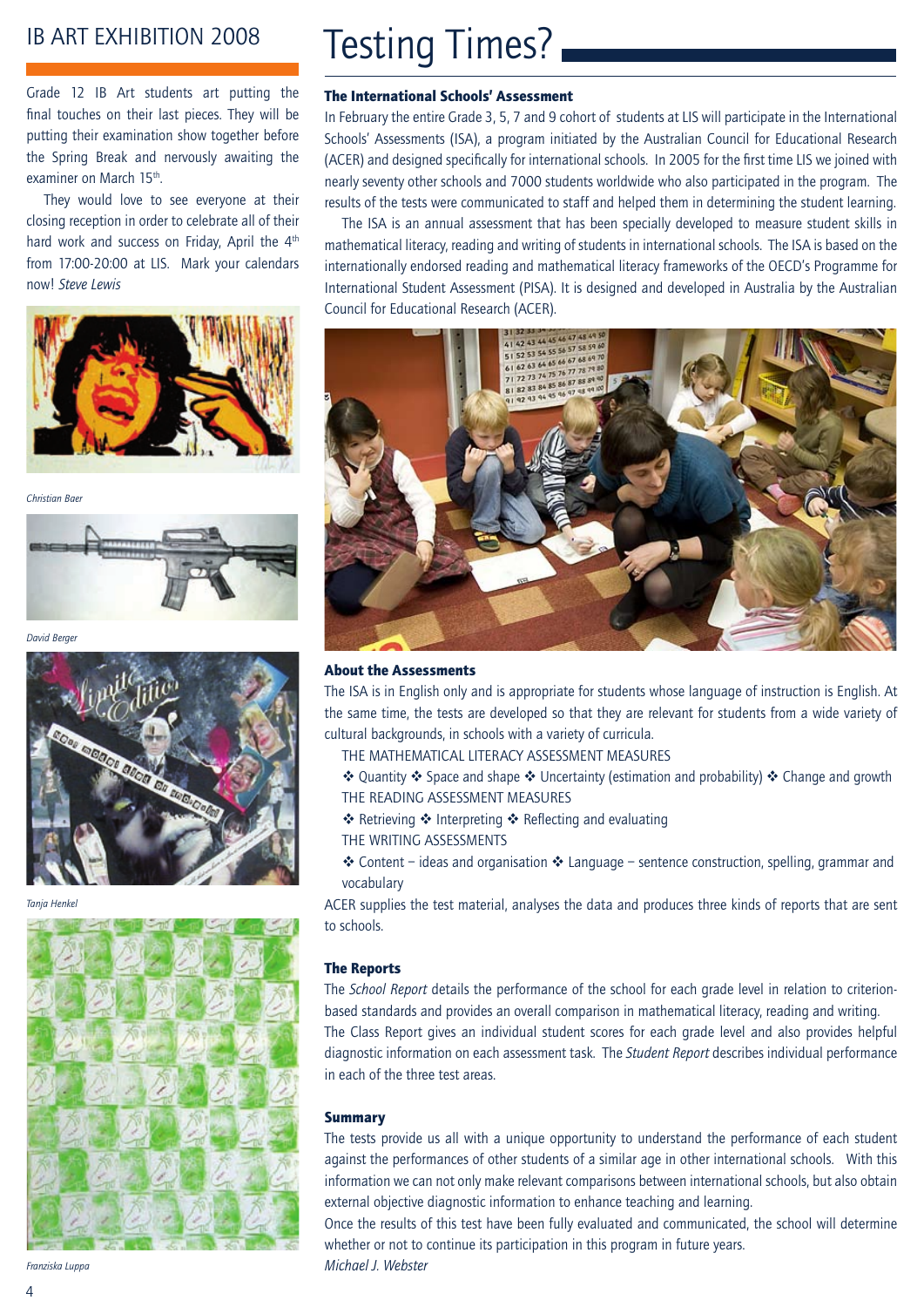# Everywhere  $-$  with drama & choir  $-$  Spots

The Combined Primary Drama Club and Choir performed »Everywhere, Everywhere, Christmas Tonight« on December 19 in our new gym! The entire Primary Grades 2-5 sang the songs as the Drama Club members entertained us with by their abilities in acting, dancing and even sign language! The program centered around holiday customs from around the world and starred Aide and Guillen Gomez Miguelez as Pablo and Juanita Reindeer.



The program was directed by Amy Caldwell with musical direction by Mimy Gardner assisted by Barbara Bell. Edita Annus accompanied the children on the piano and Nadia Hartley and Laura Jones added their talents in stage decorations and scenery. A special thank you to all parents for providing the costumes for their children and to the PE teachers for being flexible! As a matter of fact, all of the teachers were a big help in their support! The program proved that we have so much talent at LIS! It was a fun challenge to be the first really big performance on the stage in the gym! Thanks to our hausmeisters, the stage was set up and the sound system worked perfectly. A great day for all!

Drama Club and Choir invite new children to join in early February as we move into our Spring production. *Amy Caldwell*

# Preparation for IGCSE

The International General Certificate of Secondary Education (IGCSE) is taken in over 150 countries worldwide. It is a two year programme, designed for students in Grades 9 and 10, leading to individual IGCSE certificates in the academic subjects taken and/or the International Certificate of Education (ICE).

 $\triangleq$  It aims to prepare students for external examinations, and develops and reinforces a broad range of skills which are needed for the IB programme in Grades 11 and 12. It is also designed to equip students with skills for apprenticeships and /or immediate employment. It is recognized as evidence of ability by academic institutions and employers worldwide.  $\cdot \cdot$  It is an invaluable tool for students and teachers providing external feedback on students' strengths and weaknesses in key curriculum areas.

IGCSE provides a broad study programme from five areas:- Languages, Humanities and Social Sciences, Sciences, Mathematics, Creative, Technical and Vocational. At LIS the following is offered:

| Group I: Languages                          | English   German   French                              |  |  |
|---------------------------------------------|--------------------------------------------------------|--|--|
| Group II: Humanities and Social Sciences    | English Literature   History                           |  |  |
| Group III: Sciences                         | Coordinated Science (Double Award)                     |  |  |
| Group IV: Mathematics                       | Mathematics (Without Coursework)                       |  |  |
| Group V: Creative, Technical and Vocational | Information Communication Technology<br>Art and Design |  |  |

In addition self-taught mother-tongue language examinations can sometimes be accommodated. e.g First language French and First language Dutch.

The IGCSE curriculum balances practical experience as well as theoretical knowledge, making it suitable for students with different levels of ability through a choice of Core and Extended papers which are available in most subjects. ICE is the Group award of the IGCSE. It requires the study of at least seven subjects drawn from the five different ICGSE subject groups including two languages and one subject from each of the other subject groups.

Overall individual IGCSE certificates and the ICE offer a broadly balanced internationally focused education with a range of skills creating independent life long learners.

Further information can be found on www.cie.org.uk *Rebecca Collier, IGCSE Coordinator*

### Parent Seminar

on »How to Help Your Child Read at Home« on Thursday, February 21<sup>th</sup>, 18:45 in the Aula for all Pre-School and Grade 1 Parents – resented by Miss Savage

This seminar will introduce you to the concepts of literacy in the Early Years and Primary. I will introduce you to the reading strategies and define what they mean in a real context. I will also give you helpful questions to ask your child when you are practising the different reading strategies at home. Ideal for parents who want to help their child become fluent readers as well as improve their understanding of the texts read.

### Sports for Staff

LIS Teachers and staff are invited to use the gym on Tuesdays from 16:00-17:00. Secondary students play a *variety* of sports on one half of the gym, and they have asked staff join them. Some sports we play are handball, football, basketball, tag games, Frisbee, volleyball, kickball, etc.

We also have a few teachers and secondary students playing badminton on the other half of the gym, so the choice is yours! Secondary teachers and staff are also invited to play basketball against/with each other on Fridays at lunch time. Please use these opportunities to improve your fitness and your health, and to get to know other students and staff members in a sweaty setting. *Hope to see you there! Warren du Plooy, LIS Physical Education*



The LIS Parents and Teachers Choir invites you all to join in. After a very successful start at Christmas thanks to Leipzig's famous MDR conductor

Howard Arman, we will now continue.

**Every Tuesday evening, starting from at** 19:30 till 21:00 o'clock. (Afterwards: drinking at Sancho Pancha, Industriestrasse 2, facing the park).

All are welcome, any time. Parents, teachers, friends, relatives! Including beginners and professional singers!

### What: We will sing all sorts of music. Where: LIS Aula, Könneritzstraße 47 Why: Why not? ITS FUN!

Please contact Karen Witsenburg by phone (# 5656336) or email kmwitsenburg@yahoo.com or just turn up!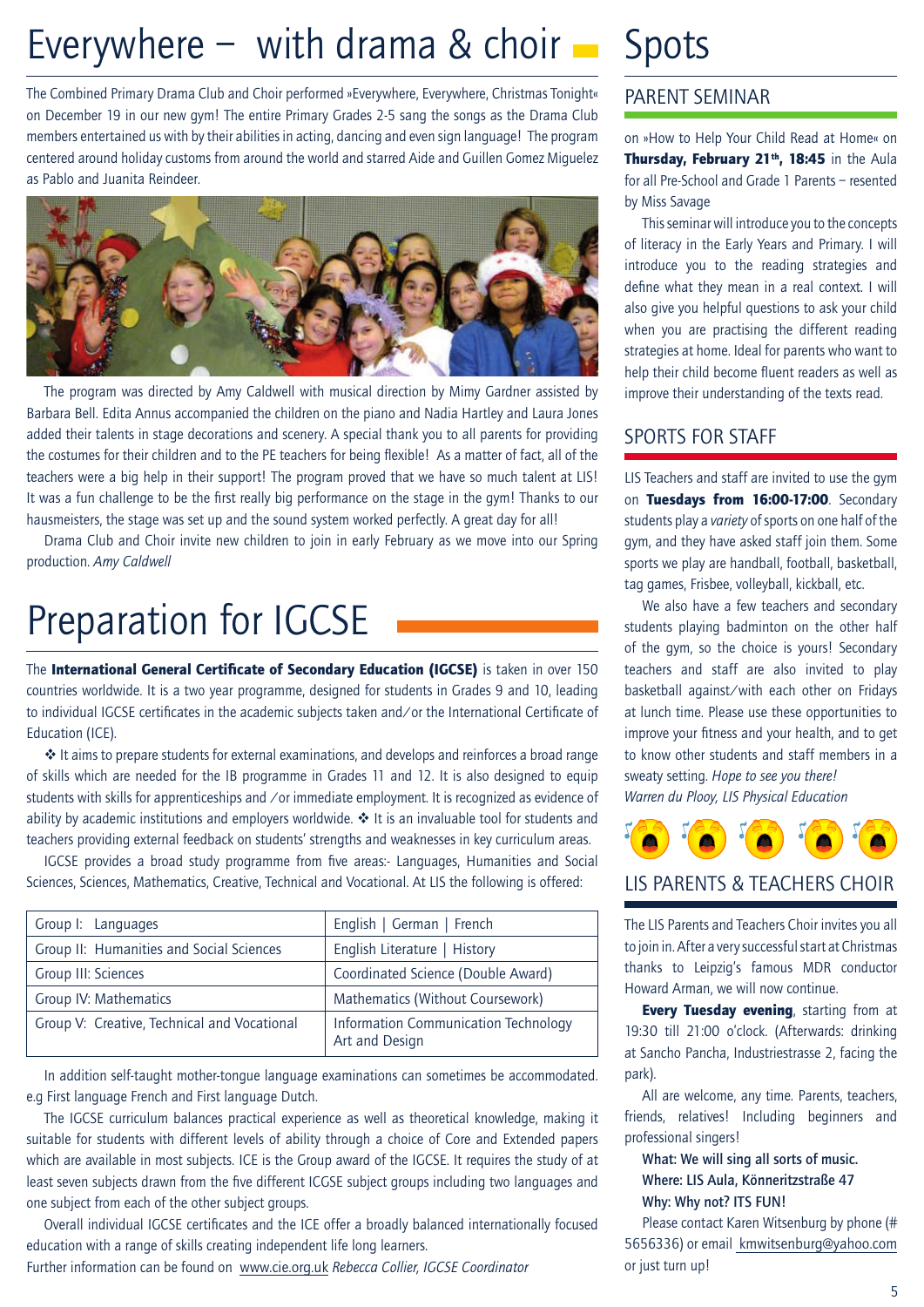### Every once in a while we have to deal with a rather hairy problem – HEADLICE!

Those tiny creatures spread quickly from person to person, mainly through head to head contact, but also by sharing clothes, brushes or hats. Once they have found a comfortable place they will crawl around, cling firmly to hair and start laying their eggs, called nits.

So, in order to keep these parasites from spreading in the class room, we ask you to check your child's hair by parting it into small sections if you notice that your child scratches his/ her head suddenly very often – especially the areas behind the ears and the nape of the neck, as they are the preferred hiding places for lice.



### If you have found any head lice, then:

- ❖ wash your child's hair with a medicated shampoo (the rest of your family may need treatment, too)
- $\div$  repeat the treatment after 7-10 days (see prescription), to make sure all the nits have been killed, too
- v comb out all nits and dead lice using a fine-tooth comb
- $\cdot$  wash bed linen & towels as well as clothes that have been worn recently  $\clubsuit$  have cuddle toys dry cleaned or put them in air tight bags for 2 weeks  $\cdot \cdot$  vacuum carpets. sofas, car seats  $\clubsuit$  wash brushes, combs, hair bands with medicated shampoo
- v inform school office
- $\triangleq$  check your child's head regularly if head lice have occurred in your child's grade level

Our school policy regarding head lice states that:  $\div$  If we find lice on your child's head we expect you to pick up your child as soon as possible!  $\triangle$  We will take the liberty to check your child's hair when he/she returns to school.

If we find any remains of head lice we will ask you to pick up your child again and your child will only be allowed to come back to school if you present us a doctor's note.

Following these simple steps will help stop your child(ren) and other children feeling »lousy«. *Kristina Wolf*

## Primary »House System«



Do you recognise these famous faces? What have they got in common? And what has it all got to do with Harry Potter?

Confused? Unsure? Just ask the primary students! These four people are the figureheads of our newly introduced House System. Ask any primary student which house they belong to and you will hear «Mandela!« «Curie!« «de Coubertin!« or «da Vinci!« in reply. This system seems to be well understood by some and remains a mystery to others. Let me try to explain what it is, why we're doing it and a little about the effect it's having on our primary school.

At the beginning of the year, after much discussion, we decided that the time was right to introduce a House System into the primary school, (– yes, that what it's got to do with Harry Potter!), where just like at Hogwarts, the children are grouped into 'Houses'.

It is difficult in a growing school to maintain a spirit of community; our classes are spread over several floors of the building. As an international school we tend not to be part of local sporting leagues and while many of our talented students do take part, they don't do so with and for LIS. This is great for the individuals but we also want to foster the sense of team, a sense of belonging and community within our school.

Central to any school is the feeling of community. Schools should be safe environments in which learning, not just academic but social and personal learning and growth, takes place. Children should feel comfortable confident enough to take risks, to try new things and find out the joys of success. What about the disappointments of failure? Failure really only comes from not trying, striving or taking those risks in the first place.

We believe that the House System will and has already begun to educate our students in the arts of taking part, taking risks and having a go. They are learning that sometimes you can't win but also that not winning does not always mean losing. They are learning not only to work for themselves but to work for each other. They are learning that sometimes, working together can bring about a greater good, that success, when achieved in collaboration with other is equally as sweet as that achieved alone; that taking part and not winning can still bring growth in team spirit and point the way for success in the future.



The House System colors are green for »Mandela!«, blue for »Curie!«, red for »de Coubertin!« or yellow for »da Vinci!«.

How does it work? The children in the primary school have been allocated one of four houses; Mandela, Curie, de Coubertin or da Vinci. Siblings are always placed together in the same house. (We didn't want to cause family disagreements!) The houses are organised vertically; there are children from every grade level in each house. There are also children from each house in each class. The teachers are also allocated to houses. Each house has two Grade 5 House Captains who were elected by their peers following a series of speeches and leadership and team building activities. House Points are awarded for a wide range of things both academic and other, both for individuals and groups. The points are totalled weekly and the winning house announced at our weekly assembly.

Mr Hayward has been running inter-house sporting competitions each Wednesday at lunchtime and this has led to the instigation, by the House captains, of team building, cheer leading and strategy meetings. These competitions are open to all Grade 4 and 5 children who wish to participate and bad sportsmanship is not tolerated. This is the first initiative although there are plans afoot to introduce many other House related activities, not all of them sporting, as we develop some new traditions within our school. *Kirsty Fuller*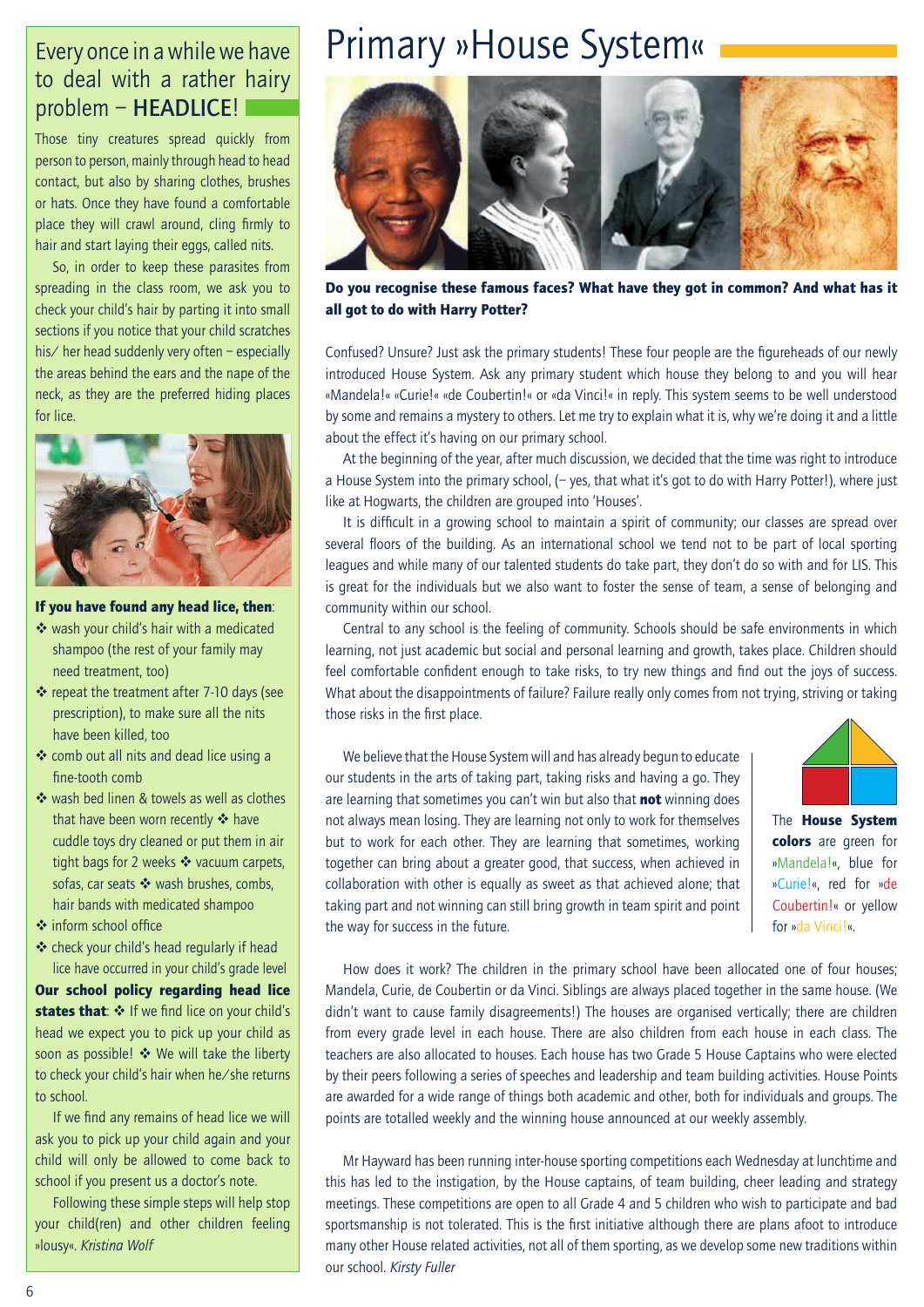# Zu Fuß zu Emil Fieldtrip plus theatre visit on 11. 01.08

Möchtet ihr einmal einem echten Dieb auf der Spur sein? Dann geht einfach ins Theater der Jungen Welt zu »Emil und die Detektive« von Erich Kästner, wie es die dritten, vierten und fünften Klassen am Freitag, den elften Januar getan haben.

Das Wetter war wie bestellt und wir sind ca. 45 Minuten zu Fuß zum Theater am Lindenauer Markt gegangen. Das hört sich bestimmt sehr anstrengend an, war es aber nicht: wir hatten endlich



mal Gelegenheit und Zeit mit unseren Freunden über alles Mögliche zu quatschen und auf dem Rückweg konnten wir unsere Gedanken über das Stück austauschen. (Wir von der 5CH brauchten für den Rückweg allerdings viel weniger Zeit als die anderen, weil Mr. Hayward so schnell gelaufen ist, dass wir fast rennen mussten.)

Die Mühe hat sich aber trotzdem gelohnt: Wir bekamen ein witziges und großartiges Theaterstück vorgespielt. Kaum zu glauben, dass nur drei Schauspieler und ein Saxophonist ein Stück aufführen können, in dem man mindestens zwanzig Schauspieler bräuchte. Wenn jemand Emil oder Gustav war, hat er einfach einen anderen Hut aufgesetzt. Wir fanden es toll, wie sie die Sachen aufgeteilt haben. Eine Litfaßsäule diente z.B. als eine Telefonzelle, ein Blumenstand, ein Zeitungskiosk, ein WC und als ein Versteck. Am witzigsten fanden wir den kleinen Dienstag, weil der immer wie ein Hund bellte. Die alte Oma war auch nicht schlecht. Die Schauspieler stritten sich ständig darum, wer sie spielen durfte.

Nach der Vorstellung tat einem der Bauch weh vor Lachen. Das Stück war ein voller Erfolg. Ihr müsst es unbedingt angucken! Wir können es einfach nur weiter empfehlen. Wir alle möchten wieder so einen Ausflug machen, damit wir mit unseren Freunden reden und nochmal so ein witziges Theater sehen können. PAROLE EMIL!

*Klasse 5 CH, Primary German I. Sauermann*

# Peter und der Wolf Fieldtrip to the theatre

Am 9. Januar waren wir zu Fuß ins Theater der Jungen Welt zu »Peter und der Wolf« gewandert. Die Kinder haben auf dem Weg durch den Wald immer gesungen. Als wir im Theater ankamen, war noch niemand da.

Das Theaterstück war lustig: ❖ als der Schauspieler sich den Kopf an der Lampe gestoßen und die Lampe ausgeschimpft hat  $\div$  als der Vogel in die Mütze gepupst hat ❖ als die Ente mit ihren tollen Füßen über die Wiese



gewatschelt ist. Witzig war auch, wie der Puppenspieler das große Radio in ein Haus verwandelt hat. Der Tisch wurde zu einer Wiese. Kahle Äste – wir dachten es wäre Feuerholz – steckte er in Löcher im Tisch und schon standen da zwei Bäume. Die Schublade des Tisches wurde zu einem Teich.

Der Puppenspieler hat Wasser aus der Blumenvase hineingegossen und große blaue Wellen aufgeklappt. Später haben die Ente und der Vogel heftig gestritten und ganz doll mit dem Wasser gespritzt. Das war sehr lustig. Als die Jäger kamen, da sah man erst nur die Flinten. Das war nicht so interessant, weil man die Gesichter und Hüte der Jäger nicht sofort gesehen hat.

Wir möchten bald wieder in ein so schönes Theaterstück gehen! *Nele und Hannah, Kl. 2 BB für alle 1. und 2. Klassen, Primary German I. Sauermann*

# Spots

### SUCCESSFUL MUSICIANS AT LIS »Jugend musiziert«

First place in her age group 1B with 24 out of 25 points went to Amani Al Meklef with a performance of R. Gliere and L. Beethoven's works.

First place in the age group II went to her brother Rami – he will go on to the «Landeswettbewerb« on  $7<sup>th</sup>$  – 9<sup>th</sup> March.

We wish him well for this event and will report on his progress in future LIS OBSERVERS.

### Let's move in the afternoon

After the Easter break the LIS students of the  $3<sup>rd</sup>$ ,  $4<sup>th</sup>$ , and  $5<sup>th</sup>$  grade can look forward to a completely new option for after school activities. The dance instructor Nancy Hochstein, whom some of you might already know, will offer a oneof-a-kind dancing lesson starting this April. The students will learn a variety of choreographies of different modern dance styles such as Hip Hop, Jazz dance and modern dance. The lessons will moreover train concentration and coordination. The fun of motion and dance won´t let the feet stand still for a minute!

Everyone who is interested should register as soon as possible. Places are limited!

The class will be held every Friday from 15:00 - 16:00 hours. Attendance fee is 35Euro per month. *Join in the fun and let's dance!*



### WE WELCOME **CLEMENS GERTEISER**

Since January  $2<sup>nd</sup>$ , Clemens is responsible for managing LIS' business operations. Clemens is 33 years old and has worked several years with private companies and non-profit organisations in Germany as well as abroad. Before joining our School, he was Chief Operating Officer of a Bank for Micro-Finance in Mozambique.

Clemens is currently settling into Leipzig and is exited about his new challenge: »It's a privilege to work in an environment where young and old, Germans and Internationals all come together. If I am looking at what LIS offers to its students, I wish I would have visited a school like this when I was young.«

*From the School Office: Please, inform us immediately about any change in address, phone number etc. via phone 0341 3375580 or e-mail admin@intschool-leipzig.com. Thank You.*